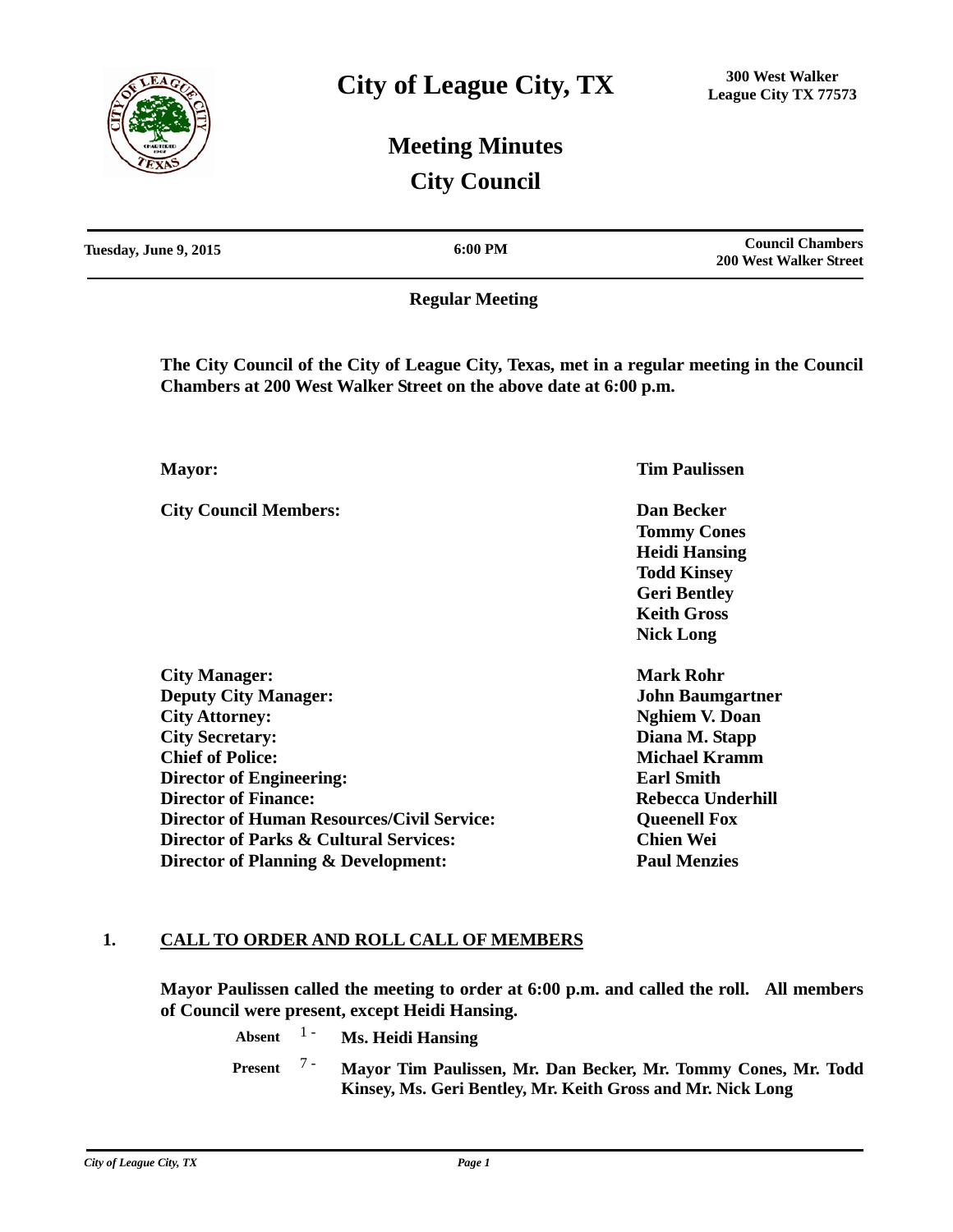#### **INVOCATION, PLEDGE OF ALLEGIANCE TO THE U.S. FLAG AND PLEDGE OF ALLEGIANCE TO THE TEXAS FLAG 2.**

**The invocation was given by Ralph Bryant, Minister of League City Church of Christ. Mayor Paulissen led in the pledges of allegiance to the flags.**

## **3. APPROVAL OF MINUTES**

**3A. 15-0351 May 26, 2015 Regular Meeting**

**Mayor Paulissen asked if there were any corrections. He said hearing none these minutes are approved.**

### **4. APPOINTMENTS, PROCLAMATIONS, PRESENTATIONS, AWARDS**

**4A. 15-0350 Consider and take action to confirm appointment to the Ethics Review Board (Mayor Paulissen)**

**Council Position 3 (Heidi Hansing) appointee - Cheryl Bordwine - term to expire 12/31/15**

**A motion was made by Mayor Paulissen, seconded by Ms. Bentley, to approve the appointment of Cheryl Bordwine. The motion passed by the following vote:**

- **For: Mayor Paulissen, Mr. Becker, Mr. Cones, Mr. Kinsey, Ms. Bentley, Mr. Gross and Mr. Long** For: 7 -
- **Absent:** 1 **Ms. Hansing**
- **4B. 15-0361 Consider and take action on a resolution endorsing the appointment of Board Members to the Galveston County United Board of Health with terms of office to expire April 30, 2017 (Mayor Paulissen)**

**Galveston County Commissioners' Court nominated the following:**

| Ben G. Raimer, MD      | UTMB (reappointment)                                    |
|------------------------|---------------------------------------------------------|
| Eric Froeschner        | <b>Interested Citizen (reappointment)</b>               |
| <b>Mark Sonnier</b>    | <b>Interested Citizen (reappointment)</b>               |
| John Hackbarth, DDS    | Dentist (reappointment)                                 |
| <b>Tim Rainev</b>      | <b>Municipality (reappointment)</b>                     |
| <b>Steve Pratt</b>     | <b>Food Service/Food Sales Industry (reappointment)</b> |
| <b>Michael Roussos</b> | <b>Mainland Medical Center (new appointment)</b>        |

**A motion was made by Mayor Paulissen, seconded by Ms. Bentley, to approve Resolution No. 2015-26 endorsing appointments to the Galveston County United Board of Health. The motion passed by the following vote:**

- **For: Mayor Paulissen, Mr. Becker, Mr. Cones, Mr. Kinsey, Ms. Bentley, Mr. Gross and Mr. Long** 7 -
- **Absent:** 1 **Ms. Hansing**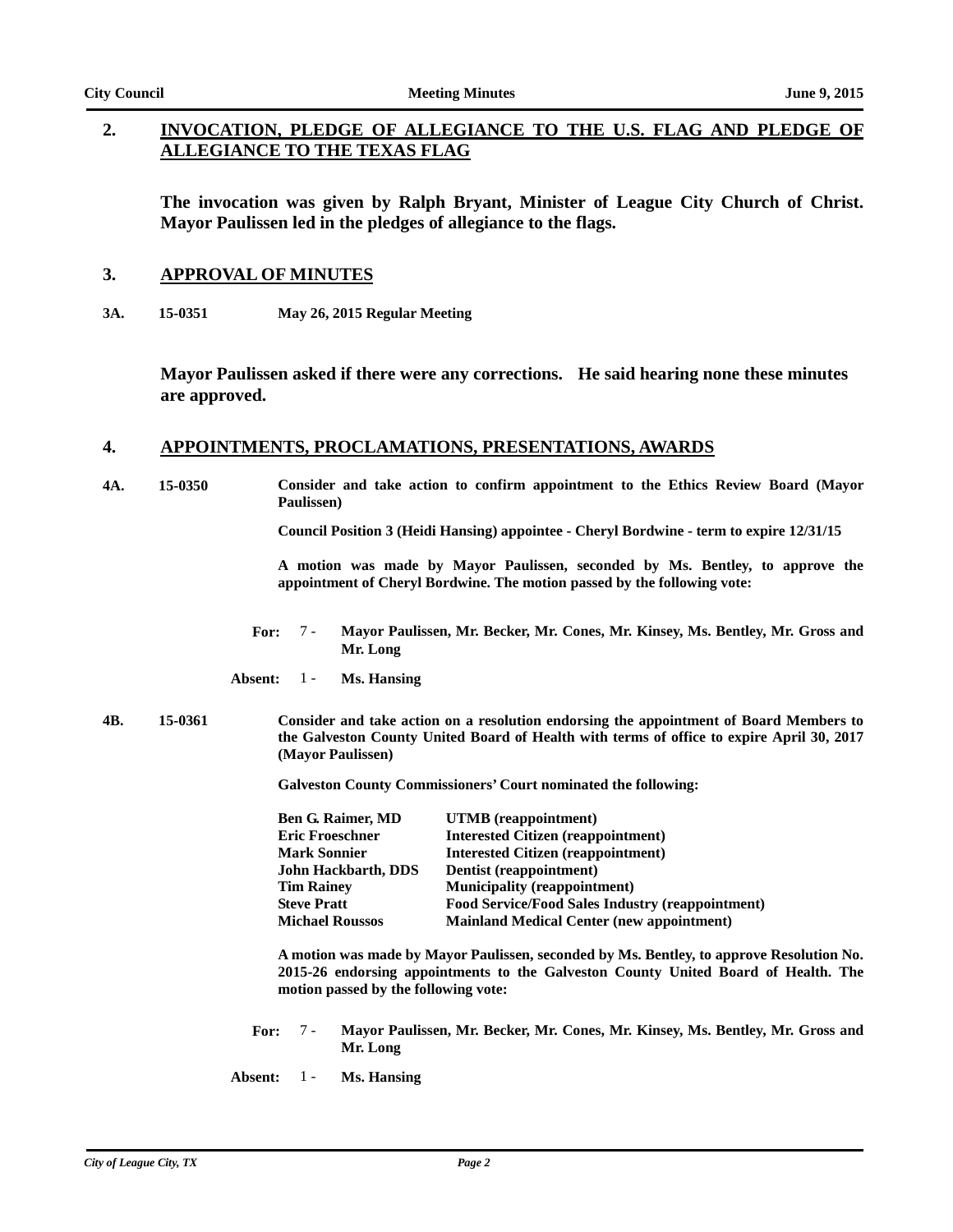## **5. COMMUNITY SPOTLIGHT**

## **6. PUBLIC HEARING AND ACTION ITEMS FROM PUBLIC HEARING**

**6A. 15-0352 Hold a public hearing on proposed Certificates of Obligation (CO), Series 2015 (Director of Finance)**

**Mayor Paulissen opened the public hearing at 6:04 p.m.**

**NAME ADDRESS Chuck DiFalco 2118 Eastland Court**

**Mayor Paulissen closed the public hearing at 6:10 p.m.**

**6B. 15-0355 Consider and take action on an ordinance authorizing the issuance of City of League City, Texas, Combination Tax and Revenue Certificates of Obligation, Series 2015; and levying an ad valorem tax; pledging certain net revenues; approving an official statement, authorizing the execution of a transfer and paying agency agreement; and other matters in connection therewith (Director of Finance)**

**State law requires one reading only.**

**A motion was made by Mayor Paulissen, seconded by Mr. Kinsey, to approve Ordinance No. 2015-17 authorizing the issuance of City of League City, Texas, Combination Tax and Revenue Certificates of Obligation, Series 2015; and levying an ad valorem tax; pledging certain net revenues; approving an official statement, authorizing the execution of a transfer and paying agency agreement; and other matters in connection therewith. The motion passed by the following vote:**

**For: Mayor Paulissen, Mr. Becker, Mr. Cones, Mr. Kinsey, Ms. Bentley, Mr. Gross and Mr. Long** 7 -

**Absent:** 1 - **Ms. Hansing**

## **7. CITIZENS REQUEST FOR HEARING BEFORE CITY COUNCIL**

**The privilege of speaking at this time is limited to the following persons: residents, persons having an ownership interest in property or a business located within the City, or their attorneys.**

**A statement of no more than 3 minutes may be made on items of general relevance. There will be no yielding of time to another person. State law prohibits the Mayor and members of the City Council from commenting on any statement or engaging in dialogue without an appropriate agenda item being posted in accordance with the Texas Open Meetings Law. Comments should be directed to the entire Council, not individual members. Engaging in verbal attacks or comments intended to insult, abuse, malign or slander any individual shall be cause for termination of time privileges and expulsion from Council Chambers.**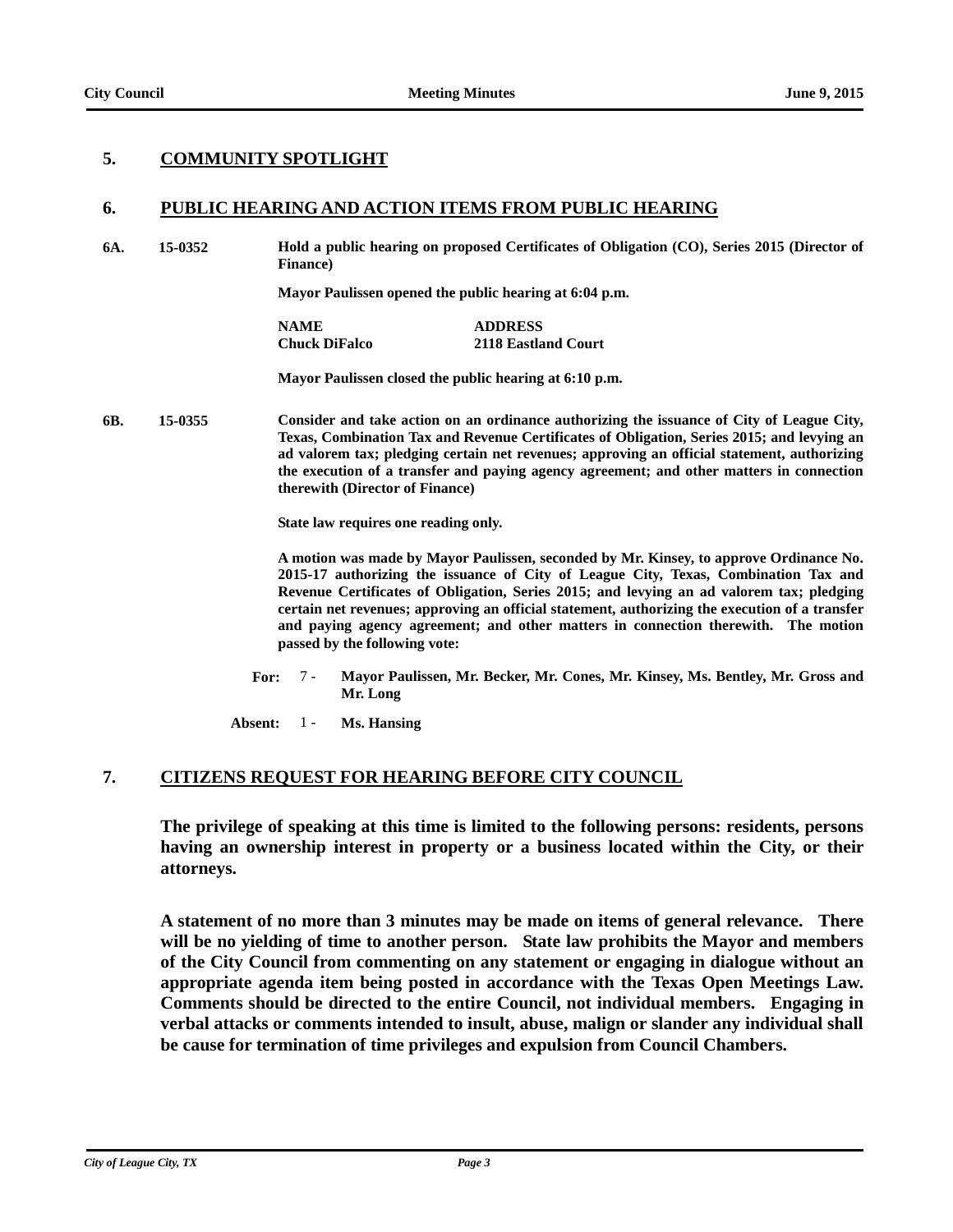| <b>NAME</b>              | <b>ADDRESS</b>          | <b>SUBJECT</b>  |
|--------------------------|-------------------------|-----------------|
| <b>Dustin Kasel</b>      | 4813 Taragona Ln        | <b>Marbella</b> |
| Zeki Gokce               | 2414 Fairway Pointe Dr. | <b>Marbella</b> |
| <b>Christine Mueller</b> | 4831 Palomar            | <b>Marbella</b> |
| Keith Hardcastle         | 4613 Miramar Dr.        | <b>Marbella</b> |
| <b>Brad Northcutt</b>    | 4813 Palomar Lane       | <b>Marbella</b> |
| Steven Martin            | 4637 Miramar            | <b>Marbella</b> |
| <b>Casev McIver</b>      | 2408 Malaga Ln.         | <b>Marbella</b> |
| Lisa Switovus            | 2120 Emerald Cove Dr.   | <b>Marbella</b> |
| <b>Joy Yarbrough</b>     | 4621 Miramar Dr.        | <b>Marbella</b> |
|                          |                         |                 |

## **8. COUNCIL MEMBERS COMMENTS/REPORTS**

**Announcements concerning items of community interest. No action will be taken or discussed.**

**Tommy Cones said I would like to thank everyone for coming out tonight and voicing your concerns and opinions. Hopefully, we can find a resolution soon for everyone. I would also like to thank everyone for giving me their condolences. My daughter-in-law passed away Friday from cancer. She was 42 years old. I received a lot of condolences from council and citizens and emails, so thank you very much.** 

**Geri Bentley said thank you everybody for coming today. We've heard your comments. Thank you for taking the time out of your evening to come and talk to us and let us know your feelings. We are working with staff. I would also like to respond to Mr. DiFalco. I know that you watch our budget. I just want to let everybody know that if you go to our website there is something on there called Budget Infographics. There is a lot of information that explains all these details. I would also like to congratulate our CCISD students for winning the World Championship of the Robonauts. There were 18,000 students that met in St. Louis and the representatives from Clear Creek Schools won this competition. It was really quite impressive. There were a lot of different companies that were involved and teachers that were involved in this and I would like to say congratulations again to the kids, to the parents, and to the other participants in this. This is a great honor.** 

**Keith Gross said I want to welcome everybody to the City Council meeting. I want to thank the staff. I want to thank Mark Rohr, Diana Stapp, John Baumgartner, and Ms. Kramer for preparing our agenda. I do want to encourage all you people to do your best to participate in government, because when you gather together your voices are heard and it's important.**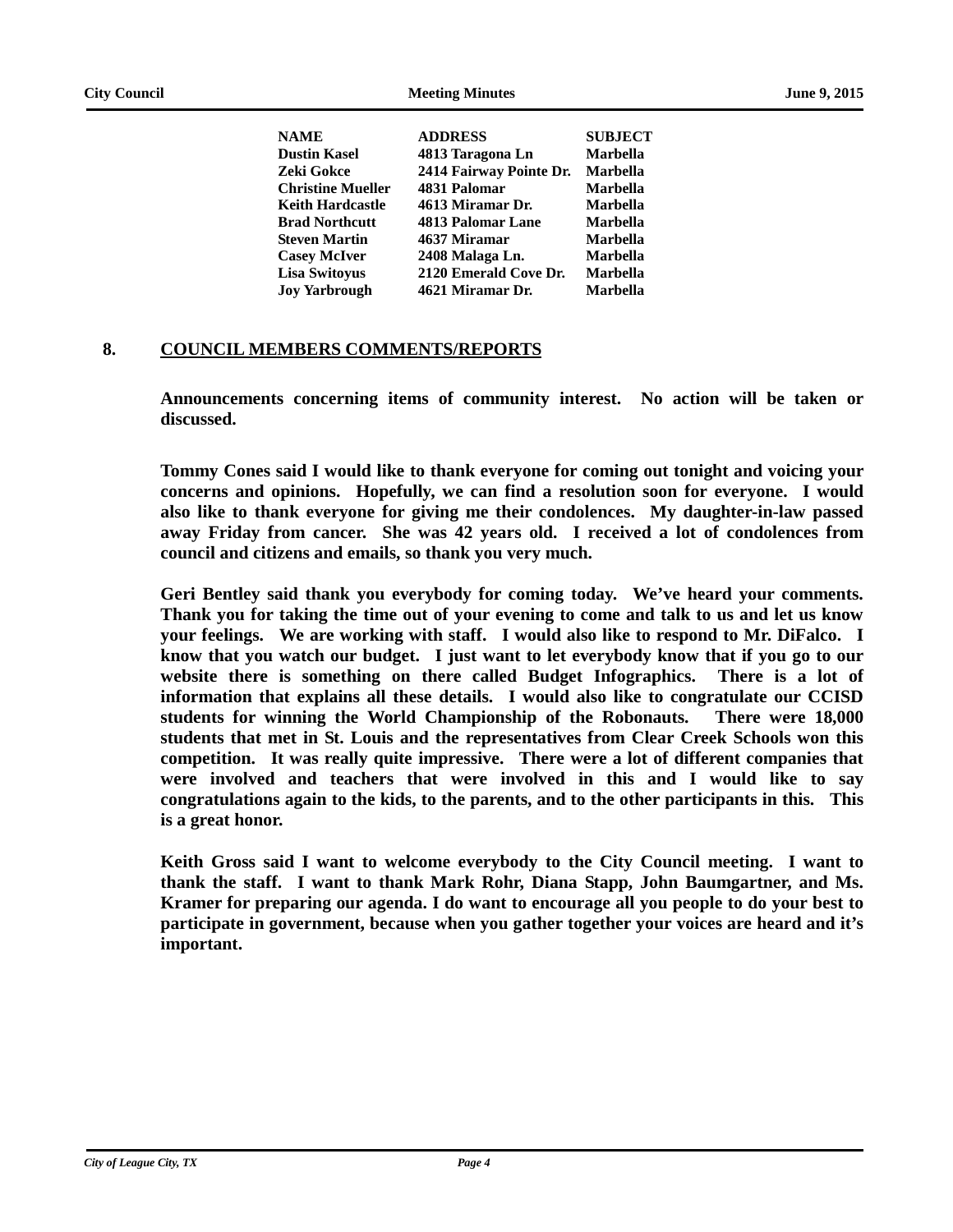**Nick Long said thank you to everyone for coming tonight and to the MarBella residents for coming up here and voicing their concerns. We will continue to push and continue to work with staff to try to find some kind of resolution, hopefully, sooner rather than later. I would also like to say congratulations to all the CCISD and college graduates. Congratulations on finishing up.** 

**Dan Becker had no comments.**

**Todd Kinsey said over at the Library, Julian Franklin starts off the summer and celebrates the summer reading theme with his magic puppet show, "Heroes Without Capes." This show will be presented to first through fifth grade children only on Thursday, June 28, at 10:15 a.m. The League City Book Club meets on Monday, June 15, at 7:00 p.m. to discuss Enrique's Journey by Sonia Nazario and Reading Logs are available now for children, teen, and adult summer reading clubs.**

## **9. MAYOR COMMENTS/ REPORT**

**Announcements concerning items of community interest. No action will be taken or discussed.**

**Mayor Paulissen said I want to reiterate my colleagues comments that democracy works when people come out and express their displeasure with things that have happened in their back yard, and believe me, our staff has been working diligently on this issue for quite a while trying to get some of the same answers that you're trying to find from Taylor-Morrison. I also want to thank our staff. We had our National Trails Day this past Saturday over at the Ned and Fay Dudney Nature Center, and I want to thank all of our staff and department heads who came out and provided all the things for the kids to do. A lot of people don't know about the nature center over there. It's a good thing. If you've never been there, it's just down FM 270 right before the bridge. It's just an awesome little part of history and nature right in the middle of League City.**

## **10. REPORTS FROM STAFF MEMBERS**

**Announcements concerning items of community interest. No action will be taken or discussed.**

**10A. 15-0353 Presentation of the Financial Report for Quarter Ended March 31, 2015 (Director of Finance)**

**Rebecca Underhill, Director of Finance, presented the report.**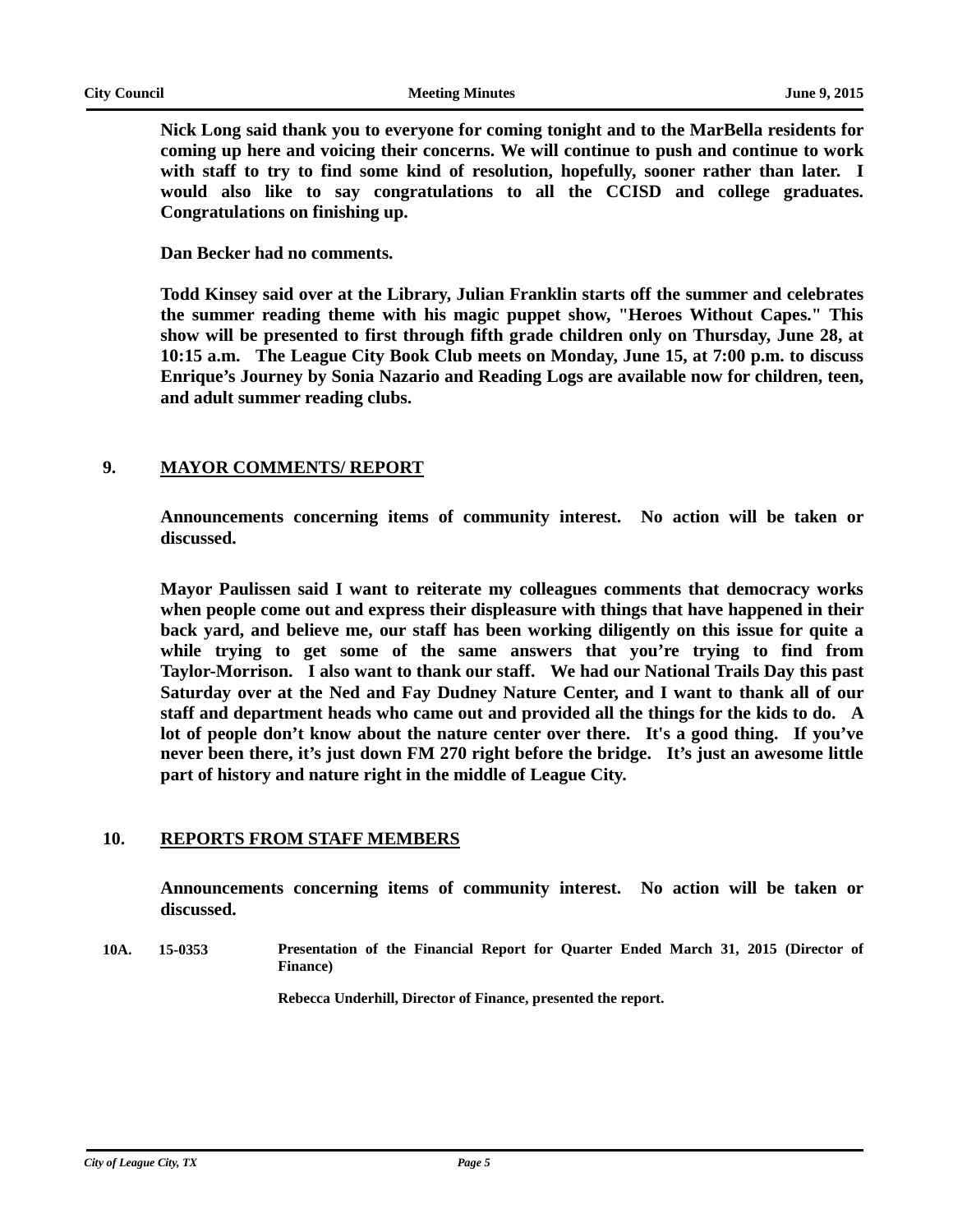## **11. CONSENT AGENDA**

#### **Mayor Paulissen pulled Item 11A for discussion.**

**11A. 15-0349 Consider and take action on ordinance 2015-16 establishing a residence homestead exemption for calendar year 2015 and subsequent years pursuant to the Texas Tax Code and the Texas Constitution - Second Reading (Director of Finance)**

**City Council approved first reading 8-0-0 on May 26, 2015.**

**A motion was made by Mayor Paulissen, seconded by Mr. Cones, to approve Ordinance No. 2015-16 increasing the residence homestead exemption to 20% for calendar year 2015 and subsequent years pursuant to the Texas Tax Code and the Texas Constitution. The motion passed by the following vote:**

**For: Mayor Paulissen, Mr. Becker, Mr. Cones, Mr. Kinsey, Ms. Bentley, Mr. Gross and Mr. Long** 7 -

**Absent:** 1 - **Ms. Hansing**

## **END OF CONSENT AGENDA**

### **12. OLD BUSINESS**

**13. NEW BUSINESS**

#### **14. FIRST READING OF ORDINANCES**

**14A. 15-0354 Consider and take action on an ordinance amending the City of League City, Texas, Governmental, Proprietary, and Capital Funds Budget for Fiscal Year 2015 making certain findings and containing certain provisions relating to the subject (Director of Finance)**

**Staff requests first and final reading.**

**A motion was made by Mayor Paulissen, seconded by Mr. Long, to approve first and final reading of this ordinance. The motion passed by the following vote:**

- **For: Mayor Paulissen, Mr. Becker, Mr. Cones, Mr. Kinsey, Ms. Bentley, Mr. Gross and Mr. Long** 7 -
- **Absent:** 1 **Ms. Hansing**

**A motion was made by Mr. Cones, seconded by Mayor Paulissen, to approve Ordinance No. 2015-18 amending the City of League City, Texas, Governmental, Proprietary, and Capital Funds Budget for Fiscal Year 2015 making certain findings and containing certain provisions relating to the subject. The motion passed by the following vote:**

- **For: Mayor Paulissen, Mr. Becker, Mr. Cones, Mr. Kinsey, Ms. Bentley, Mr. Gross and Mr. Long** 7 -
- **Absent:** 1 **Ms. Hansing**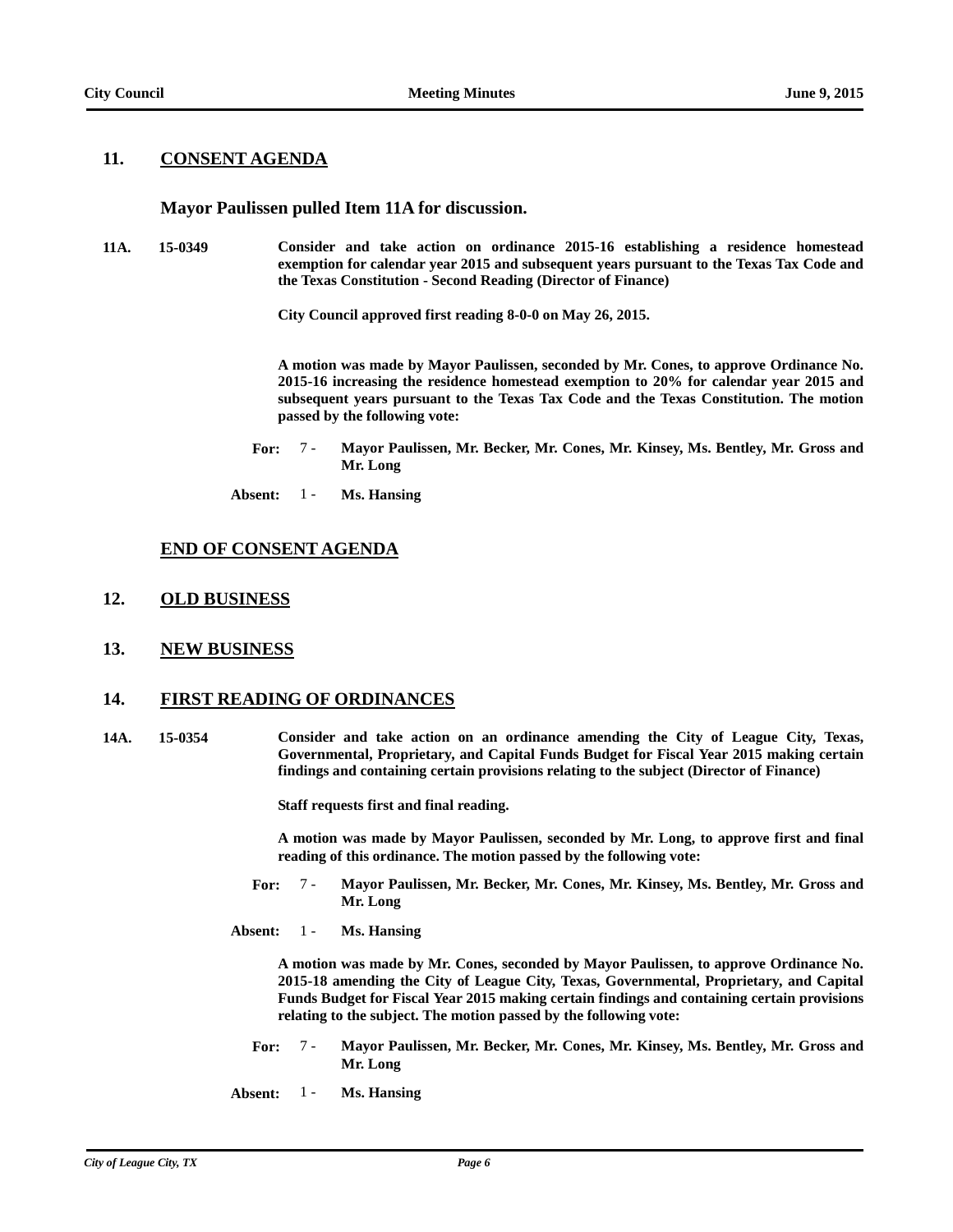## **15. TABLED ITEMS SUBJECT TO RECALL**

**15A. 15-0360 Consider and take action on an ordinance amending Ordinance No. 2005-24, for Zone Change Application Z15-07 (Kenwood [Tuscan Lakes] CGR Amendment), a request to amend approximately 9.2 acres of the existing Kenwood PUD overlay from "CGR-PUD" (Commercial General Residential with a Planned Unit Development Overlay) to "RSF-PUD" (Residential Single Family with a Planned Unit Development Overlay), generally located north of League City Parkway and east of Louisiana Street in League City, Texas (Director of Planning and Development)**

> **Planning & Zoning Commission recommended approval, 7-0-0 on May 4, 2015. Council tabled 8-0-0 on May 26, 2015.**

**A motion was made by Mayor Paulissen, seconded by Mr. Cones, to pull this item from the table. The motion passed by the following vote:**

- **For: Mayor Paulissen, Mr. Becker, Mr. Cones, Mr. Kinsey, Ms. Bentley, Mr. Gross and Mr. Long** 7 -
- **Absent:** 1 **Ms. Hansing**

**A motion was made by Mayor Paulissen, seconded by Mr. Cones, that this agenda item be postponed to July 14, 2015. The motion passed by the following vote:**

- **For: Mayor Paulissen, Mr. Becker, Mr. Cones, Mr. Kinsey, Ms. Bentley, Mr. Gross and Mr. Long** 7 -
- **Absent:** 1 **Ms. Hansing**

## **16. ITEMS ADDED AFTER ELECTRONIC AGENDA COMPLETED**

## **17. EXECUTIVE (CLOSED) SESSION (S)**

## **At 7:00 p.m. Mayor Paulissen announced the City Council will now go into executive session to discuss the following items:**

| 17A. | 15-0358 | Texas Open Meetings Act, Section 551.072 Government Code - Deliberations about real<br>property                                                                |
|------|---------|----------------------------------------------------------------------------------------------------------------------------------------------------------------|
|      |         | Discuss potential purchase or sale of real property interests (Deputy City Manager)                                                                            |
| 17B. | 15-0362 | Texas Open Meetings Act, Section 551.071, Government Code - Consultation with City<br><b>Attorney</b>                                                          |
|      |         | Consultation with City Attorney to receive legal advice regarding the City's ordinance<br>related to overhead power lines (City Attorney)                      |
| 17C. | 15-0356 | Texas Open Meetings Act, Section 551.074 Government Code - Personnel Matters                                                                                   |
|      |         | Discuss employment, appointment, or evaluation of a public officer or employee, to-wit:<br><b>City Manager (Director of Human Resources and Civil Service)</b> |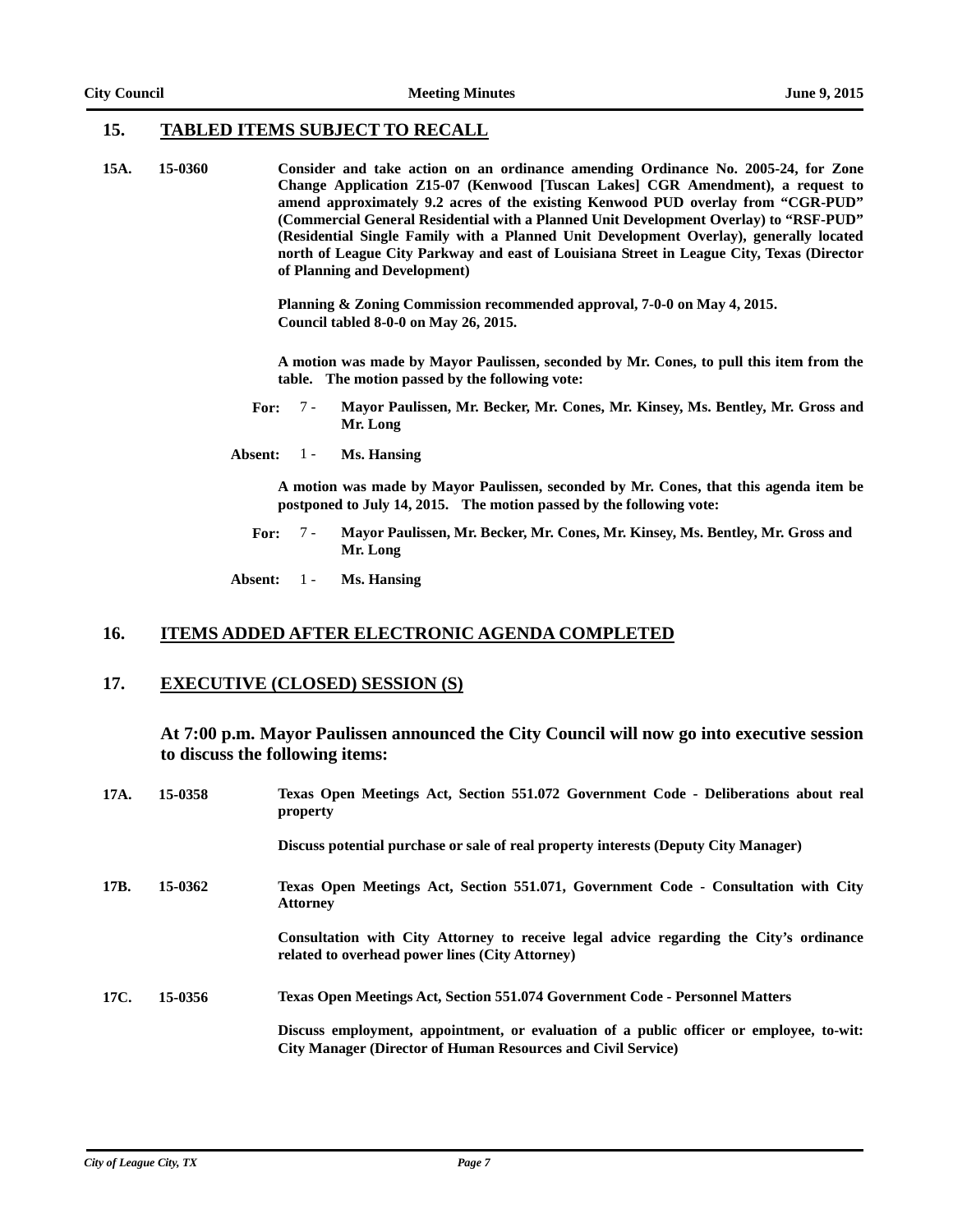**At 8:14 p.m. Mayor Paulissen reconvened the regular meeting and announced there was no final action, decision or vote with regard to any matter considered in the executive session just concluded.**

#### **18. ACTION ITEM(S) FROM EXECUTIVE SESSION(S)**

**18A. 15-0359 Consider and take action on discussion concerning potential purchase or sale of real property interests (Deputy City Manager)**

> **A motion was made by Mayor Paulissen, seconded by Ms. Bentley, to declare the following City-owned properties surplus, and direct staff to solicit sealed bids for said properties in accordance with the Texas Local Government Code:**

> **1.306 acre tract near Davis Road/FM 2094 with a minimum bid of \$360,000 0.292 acre tract near Glen Cove/FM 2094 with a minimum bid of \$240,300 0.115 acre tract at 201 Bluebonnet with a minimum bid of \$31,500 0.268 acre tract at 307 Illinois Ave with a minimum bid of \$36,900 1.6 acre tract at the southwest corner of Power St/Texas Ave with a minimum bid of \$76,500 0.355 acre tract at 355 Newport with a minimum bid of \$99,000 0.7583 acre tract at the northwest corner of Bradshaw Nursery Road/League City Parkway (SH96) with a minimum bid of \$89,100**

**The motion passed by the following vote:**

- **For: Mayor Paulissen, Mr. Becker, Mr. Cones, Mr. Kinsey, Ms. Bentley, Mr. Gross and Mr. Long** 7 -
- **Absent:** 1 **Ms. Hansing**
- **18B. 15-0363 Consider and take action on legal advice regarding the City's ordinance related to overhead power lines (City Attorney)**

**City Attorney Doan said, on this item I would recommend a motion to direct the City Attorney to proceed as directed in executive session.**

**A motion was made by Mayor Paulissen, seconded by Mr. Becker, to direct the City Attorney to proceed as directed in executive session. The motion passed by the following vote:**

- **For: Mayor Paulissen, Mr. Becker, Mr. Cones, Mr. Kinsey, Ms. Bentley, Mr. Gross and Mr. Long** 7 -
- **Absent:** 1 **Ms. Hansing**

#### **18C. 15-0357 Consider and take action on the employment, appointment or evaluation of a public officer or employee, to-wit: City Manager (Director of Human Resources and Civil Service)**

**A motion was made by Mr. Becker, seconded by Mr. Gross, to approve the revised employment contract with the City Manager as discussed in executive session. The motion passed by the following vote:**

- **For: Mayor Paulissen, Mr. Becker, Mr. Cones, Mr. Kinsey, Ms. Bentley, Mr. Gross and Mr. Long** 7 -
- **Absent:** 1 **Ms. Hansing**